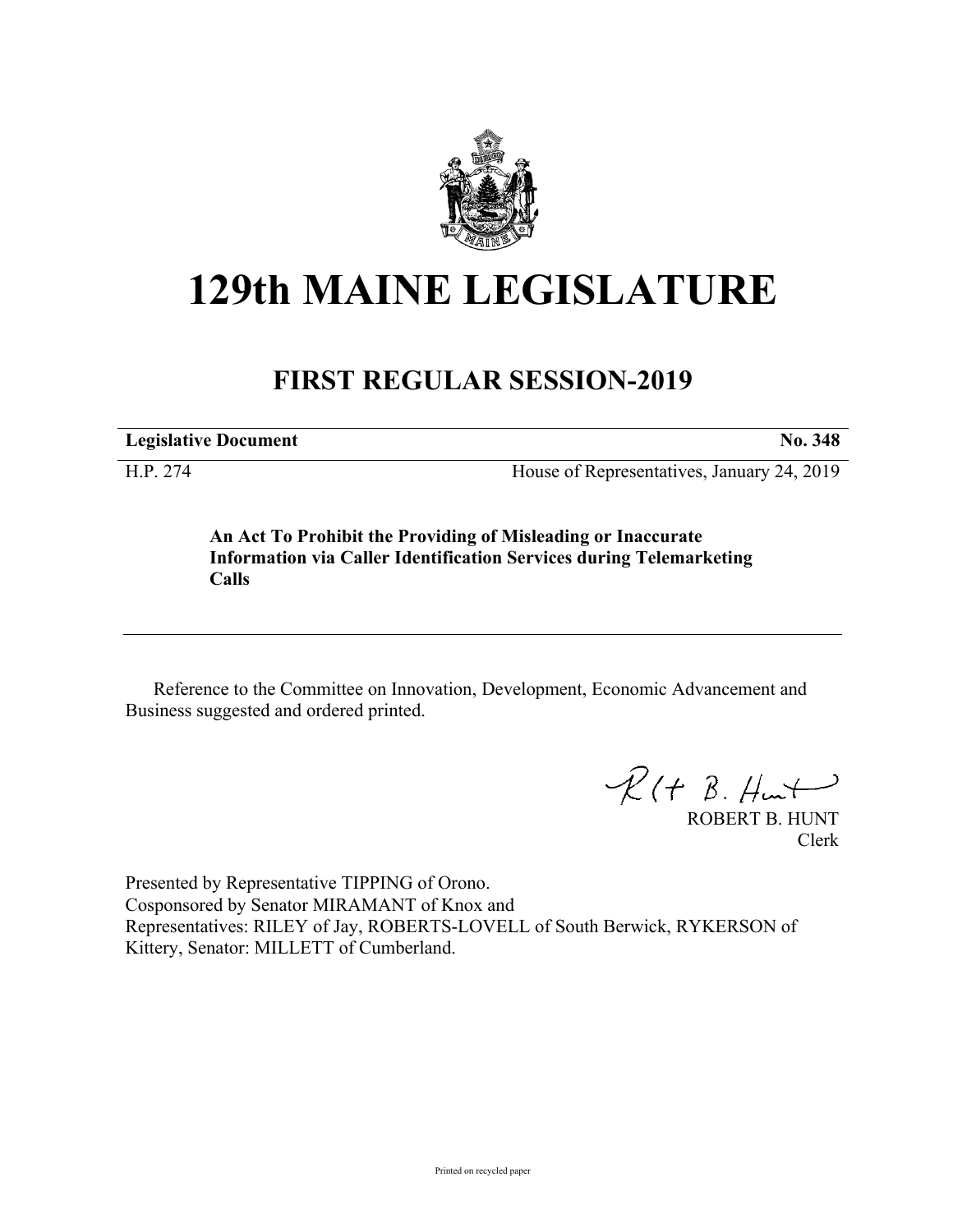**Be it enacted by the People of the State of Maine as follows: Sec. 1. 10 MRSA §1499-A,** as enacted by PL 2003, c. 70, §1 and affected by §2, is amended to read: **§1499-A. Telemarketing; prohibition on number blocking and misleading caller identification 1. Definitions.** As used in this section, unless the context otherwise indicates, the following terms have the following meanings. A. "Caller identification service" means a service that allows a telephone subscriber to have the telephone number and, where available, name of the calling party transmitted contemporaneously with the telephone call and displayed on a device in or connected to the subscriber's telephone. B. "Seller" means any person who, in connection with a telemarketing transaction, provides, offers to provide or arranges for others to provide goods or services to the customer in exchange for consideration. C. "Telemarketer" means any person who, in connection with telemarketing, initiates or receives telephone calls to or from a customer or donor. D. "Telemarketing" means a plan, program or campaign that is conducted by use of one or more telephones or other telecommunications services, including interconnected voice over Internet protocol, to induce the purchase of goods or services or a charitable contribution and that involves more than one intrastate telephone call. "Telemarketing" does not include the solicitation of sales through the mailing of a catalog that contains a written description or illustration of the goods or services offered for sale, the business address of the seller and multiple pages of written material or illustrations, and that is issued not less frequently than once a year, if the person making the solicitation does not solicit customers by telephone but only receives calls initiated by customers in response to the catalog and during those calls takes orders without further solicitation. For purposes of this paragraph, the term "further solicitation" does not include providing the customer with information about, or attempting to sell, any other item included in the same catalog that prompted the customer's call or in a substantially similar catalog. **2. Prohibition.** Except as provided in subsection 3, it is an unfair trade practice, as prohibited by Title 5, section 207, for a seller or telemarketer to fail to transmit or cause to be transmitted the telephone number and, when made available by the telemarketer's carrier, the name of the telemarketer to any caller identification service in use by a recipient of a telemarketing call. **2-A. Misleading or inaccurate caller identification information prohibited; penalty.** A seller or telemarketer may not knowingly cause any caller identification service to transmit misleading or inaccurate caller identification information with the intent to defraud or cause harm to another person or to wrongfully obtain anything of value. In addition to any other penalty provided by this section, a person found guilty of violating this subsection commits a civil violation for which a fine of not less than \$500